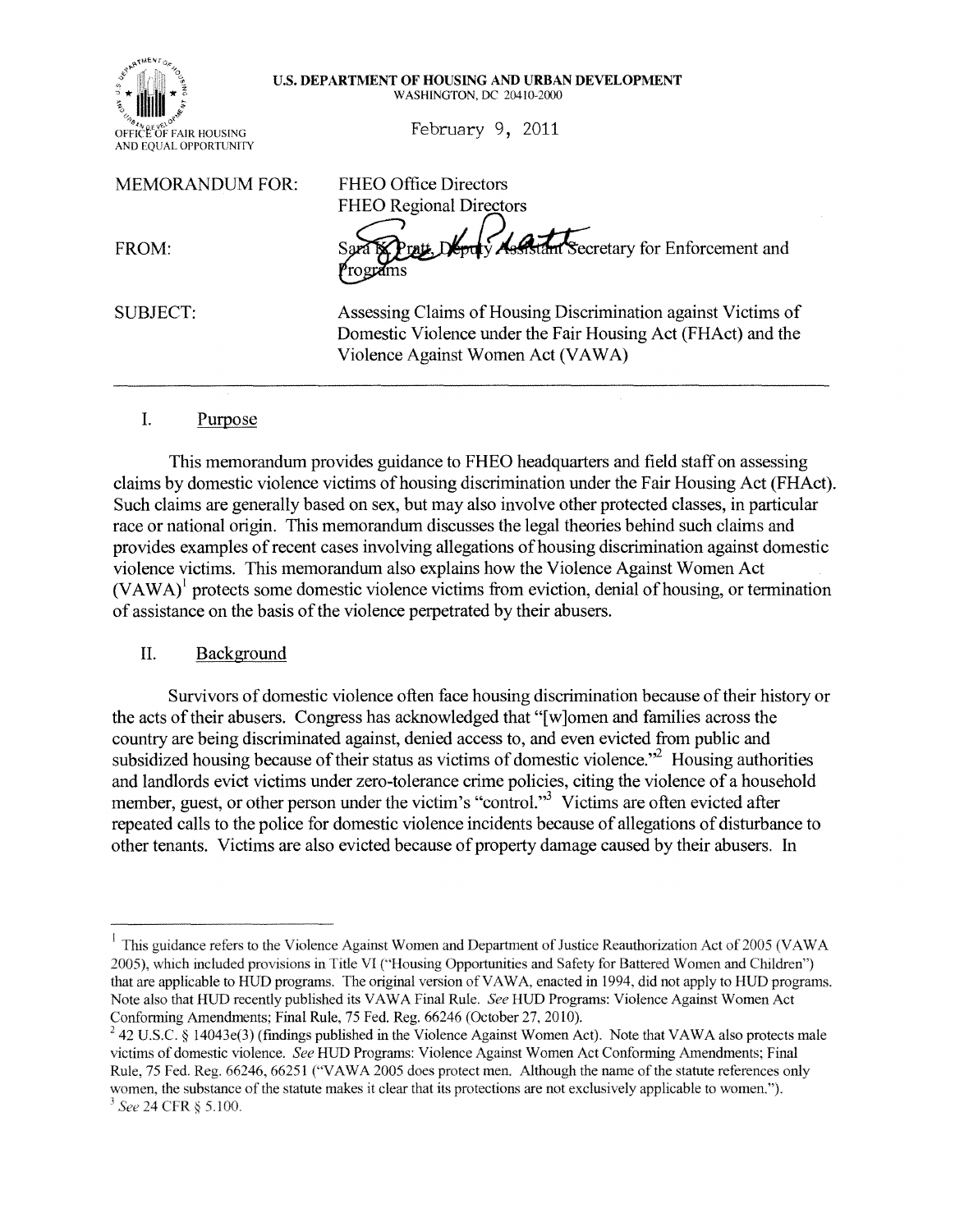many of these cases, adverse housing action punishes victims for the violence inflicted upon them. This "double victimization"<sup>4</sup> is unfair and, as explained in this guidance, may be illegal.

Statistics show that women are overwhelmingly the victims of domestic violence.<sup>5</sup> An estimated 1.3 million women are the victims of assault by an intimate partner each year, and about 1 in 4 women will experience intimate partner violence in their lifetimes.<sup>6</sup> The U.S. Bureau of Justice Statistics found that 85% of victims of domestic violence are women.<sup>7</sup> In 2009, women were about five times as likely as men to experience domestic violence.<sup>8</sup> These statistics show that discrimination against victims of domestic violence is almost always discrimination against women. Thus, domestic violence survivors who are denied housing, evicted, or deprived of assistance based on the violence in their homes may have a cause of action for sex discrimination under the Fair Housing Act.<sup>9</sup>

In addition, certain other protected classes experience disproportionately high rates of domestic violence. For example, African-American and Native American women experience higher rates of domestic violence than white women. Black women experience intimate partner violence at a rate 35% higher than that of white females, and about 2.5 times the rate of women of other races.<sup>10</sup> Native American women are victims of violent crime, including rape and sexual assault, at more than double the rate of other racial groups.<sup>11</sup> Women of certain national origins and immigrant women also experience domestic violence at disproportionate rates.<sup>12</sup> This means that victims of domestic violence may also have a cause of action for race or national origin discrimination under the Fair Housing Act.

## **III.** HUD's "One Strike" Rule and The Violence Against Women Act (VAWA)

In 2001, the Department issued a rule allowing housing authorities and landlords to evict tenants for criminal activity committed by any household member or guest, commonly known as the "one strike" rule.<sup>13</sup> The rule allows owners of public and Section 8 assisted housing to terminate a tenant's lease because of criminal activity by "a tenant, any member of the tenant's household, a

*<sup>4</sup> See* Lenora M. Lapidus, *Doubly Victimized: Housing Discrimination Against Victims ofDomestic Violence,* 11 J. GENDER, SOC. POL'y & L. 377 (2003).

 $<sup>5</sup>$  We recognize that men also experience domestic violence. However, because of the wide disparity in victimization,</sup> and because many FHAct claims will be based on the disparate impact of domestic violence on women, we use feminine pronouns throughout this guidance.

<sup>&</sup>lt;sup>6</sup> Centers for Disease Control and Prevention, National Center for Injury Prevention and Control, *Costs of Intimate* Partner Violence Against Women in the United States (2003).

<sup>&</sup>lt;sup>7</sup> U.S. Department of Justice, Office of Justice Programs, Bureau of Justice Statistics Crime Data Brief, *Intimate Partner Violence. 1993-2001* (2003).

<sup>&</sup>lt;sup>8</sup> Jennifer R. Truman & Michael R. Rand, U.S. Department of Justice, *Criminal Victimization, 2009* (2010).

<sup>&</sup>lt;sup>9</sup> Domestic violence by same-sex partners would be analyzed in the same manner and would be based on sex and any other applicable protected classes.

 $^{10}$   $\emph{Id.}$ 

<sup>&</sup>lt;sup>11</sup> Steven W. Perry, U.S. Dep't of Justice, NCJ 203097, *A Bureau of Justice Statistics Statistical Profile, 1992-2002: American Indians and Crime* (2004).

<sup>12</sup> For statistics on specific groups, *see* American Bar Association Commission on Domestic Violence, Survey ofRecent Statistics, http://new.abanet.org/domesticviolence/Pages/Statistics.aspx.

<sup>&</sup>lt;sup>13</sup> Screening and Eviction for Drug Abuse and Other Criminal Activity, 66 Fed. Reg. 28776 (May 24, 2001) (amending 24 CFR pts. 5, 200, 247, 880, 884, 891, 960, 966, and 982) (often referred to as the "one strike" i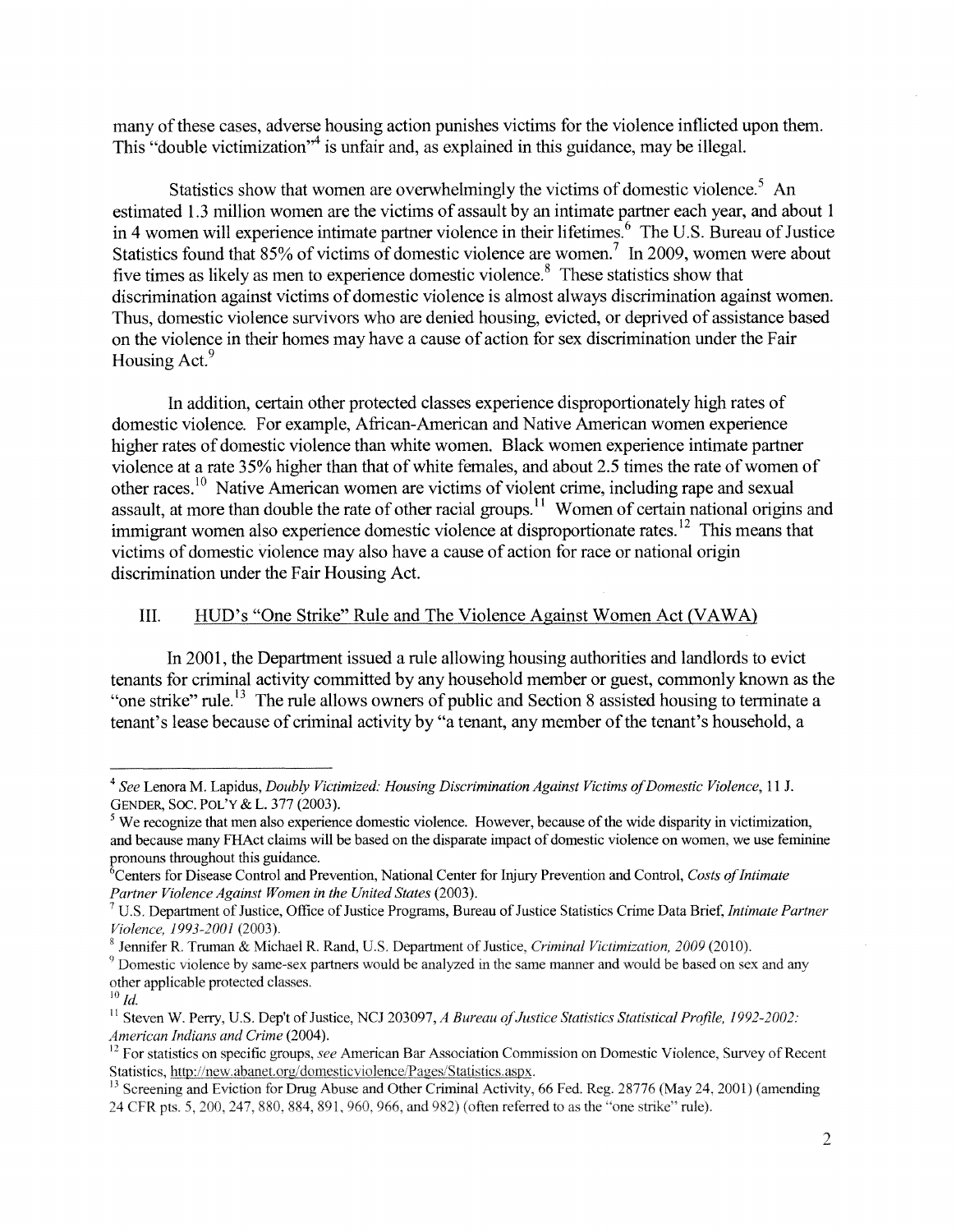guest or another person under the tenant's control<sup>1,14</sup> that "threatens the health, safety, or right to peaceful enjoyment of the premises by other residents (including property management staff residing on the premises); or... threatens the health, safety, or right to peaceful enjoyment of their residences by persons residing in the immediate vicinity of the premises."<sup>15</sup> This policy would seem to allow evictions of women for the violent acts of their spouses, cohabiting partners, or visitors. However, the Violence Against Women and Department of Justice Reauthorization Act of  $2005$  (VAWA)<sup>16</sup> prohibits such evictions in public housing, voucher, and Section 8 project-based programs. VAWA protects victims of domestic violence, dating violence, sexual assault, and stalking.<sup>17</sup>

VAWA provides that being a victim of domestic violence, dating violence, or stalking is not a basis for denial of assistance or admission to public or Section 8 tenant-based and project-based assisted housing. Further, incidents or threats of abuse will not be construed as serious or repeated violations of the lease or as other "good cause" for termination of the assistance, tenancy, or occupancy rights of a victim of abuse. Moreover, VAW A prohibits the termination of assistance, tenancy, or occupancy rights based on criminal activity directly relating to domestic violence, dating violence, or stalking, engaged in by a member of a tenant's household or any guest or other person under the tenant's control if the tenant or immediate member of the tenant's family is a victim of that domestic violence, dating violence, or stalking.  $18$ 

VAW A also allows owners and management agents to request certification from a tenant that she is a victim of domestic violence, dating violence, or stalking and that the incidence(s) of threatened or actual abuse are bona fide in determining whether the protections afforded under VAWA are applicable.<sup>19</sup> The Department has issued forms for housing authorities and landlords to use for such certification requests, $20$  but tenants may also present third-party documentation of the

<sup>&</sup>lt;sup>14</sup> 24 CFR § 5.100.

<sup>15 24</sup> CFR § 5.859.

<sup>&</sup>lt;sup>16</sup> Pub. L. 109-162, 119 Stat. 2960 (2006). For the Department's final rule on VAWA, see HUD Programs: Violence Against Women Act Conforming Amendments; Final Rule, 75 Fed. Reg. 66246 (Oct. 27, 2010) (amending 24 CFR pts. 5,91,880,882,883,884,886,891,903,960,966,982, and 983).

<sup>17</sup> Each of these terms is defmed in VAW A and HUD's corresponding regulations. *See* HUD Programs: Violence Against Women Act Conforming Amendments; Final Rule, 75 Fed. Reg. 66246, 66258.

<sup>&</sup>lt;sup>18</sup> Note the exception to these provisions at 24 C.F.R. § 5.2005(d)(2), which states that VAWA does not limit the authority of a PHA, owner, or management agent to evict or terminate a tenant's assistance if they can demonstrate an actual and imminent threat to other tenants or those employed or providing services at the property if that tenant is not terminated. However, this exception is limited by  $\S5.2005(d)(3)$ , which states that a PHA, owner, or management agent can terminate assistance only when there are no other actions that could reduce or eliminate the threat. Other actions include transferring the victim to different unit, barring the perpetrator from the property, contacting law enforcement to increase police presence or developing other plans to keep the property safe, or seeking other legal remedies to prevent the perpetrator from acting on a threat.

 $^{19}$  42 U.S.C. §1437d(u)(1)(A) (public housing program), 42 U.S.C. §1437f(ee)(1) (voucher programs).

<sup>&</sup>lt;sup>20</sup> HUD Housing Notice 09-15 transmits Form HUD-91066, Certification of Domestic Violence, Dating Violence or Stalking for use by owners and management agents administering one of Multifamily Housing's project-based Section 8 programs and Form HUD-91 067, the HUD-approved Lease Addendum, for use with the applicable HUD model lease for the covered project-based Section 8 program. HUD Public and Indian Housing Notice 2006-42 transmits form HUD-50066, Certification of Domestic Violence, Dating Violence or Stalking, for use in the Public Housing Program, Housing Choice Voucher Program (including project-based vouchers), Section 8 Project-Based Certification Program, and Section 8 Moderate Rehabilitation Program. See also PIH Notice 2006-23, Implementation of the Violence Against Women and Justice Department Reauthorization Act of 2005.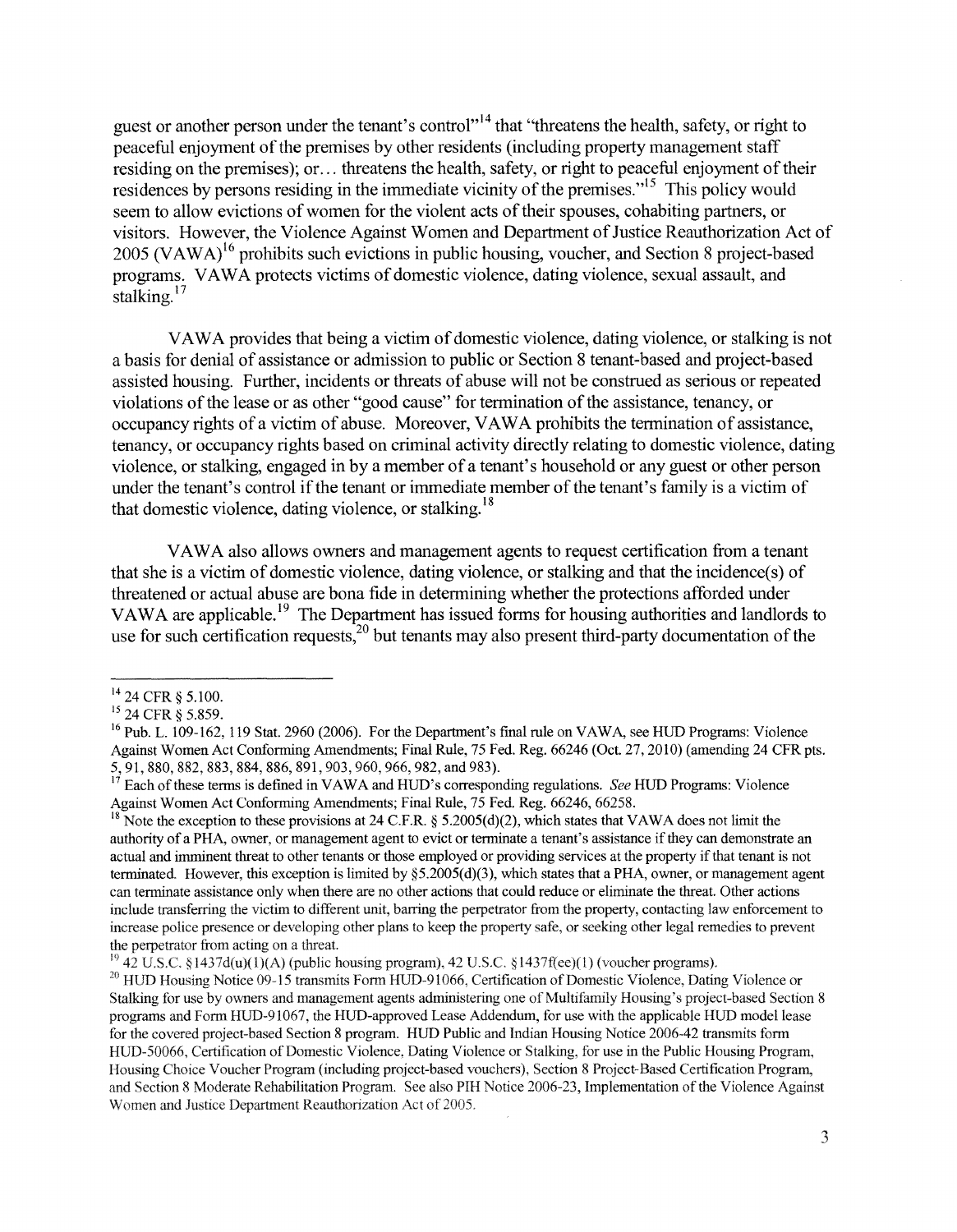abuse, including court records, police reports, or documentation signed by an employee, agent, or volunteer ofa victim service provider, an attomey, or a medical professional from whom the victim has sought assistance in addressing the abuse or the effects of the abuse.<sup>21</sup> Finally, VAWA allows housing authorities and landlords to bifurcate a lease in a domestic violence situation in order to evict the abuser and allow the victim to keep her housing.<sup>22</sup>

While VAWA provides important protections for victims of domestic violence, it is limited in scope. For example, it does not provide for damages.<sup>23</sup> In addition, VAWA does not provide an explicit private cause of action to women who are illegally evicted. Moreover, VAWA only protects women in public housing, voucher, and Section 8 project-based programs, so domestic violence victims in private housing have no similar protection from actions taken against them based on that violence. VAWA also may not protect a woman who does not provide the requisite documentation of violence,<sup>24</sup> while a claim of discrimination under the Fair Housing Act is not dependent on compliance with the VAWA requirements. In short, when a victim is denied housing, evicted, or has her assistance terminated because she has been a victim of domestic violence, the FHAct might be implicated and we may need to investigate whether that denial is based on, for example, race or sex.

## IV. Legal Theories under the Fair Housing Act: Direct Evidence, Unequal Treatment, and Disparate Impact

*Direct evidence.* In some cases, landlords enforce facially discriminatory policies. These policies explicitly treat women differently from men. Such policies are often based on gender stereotypes about abused women. For example, ifa landlord tells a female domestic violence victim that he does not accept women with a history of domestic violence as tenants because they always go back to the men who abuse them, his statement is direct evidence of discrimination based on sex. Investigations in direct evidence cases should focus on finding evidence about whether or not the discriminatory statement was made, whether the statement was applied to others to identify other potential victims, and whether it reflects a policy or practice by the landlord. The usual questions that address jurisdiction also apply.

*Unequal treatment.* In some cases, a landlord engages in unequal treatment of victims of domestic violence in comparison to victims of other crimes. Or a landlord's seemingly genderneutral policy may be unequally applied, resulting in different treatment based on sex. For example, a policy of evicting households for criminal activity may be applied selectively against women who have been abused by their partners and not against the male perpetrators of the domestic violence. If there is evidence that women are being treated differently because of their status as victims of domestic violence, an unequal treatment theory applies. If an investigator finds evidence of unequal treatment, the investigation shifts to discovering the respondent's reasons for the differences and

4

<sup>&</sup>lt;sup>21</sup> 42 U.S.C. §1437d(u)(1)(C); 42 U.S.C. § 1437f(ee)(1)(c).

<sup>&</sup>lt;sup>22</sup> 42 U.S.C. §1437d(I)(6)(B): 42 U.S.C. § 1437f(c)(9)(C).

<sup>&</sup>lt;sup>23</sup> Remedies available under VAWA include, for example, the traditional PIH grievance process. See HUD Programs: Violence Against Women Act Conforming Amendments; Final Rule, 75 Fed. Reg. 66246, 66255.

<sup>&</sup>lt;sup>24</sup> While VAWA 2005 allows owners and PHAs to request certification of domestic violence from victims, the law also provides that owners and PHAs "[a]t their discretion . . . may provide benefits to an individual based solely on the individual's statement or other corroborating evidence." 42 U.S.C.A.  $\S$  1437d(u)(1)(D); 42 U.S.C.A.  $$1437(f)(ee)(1)(D).$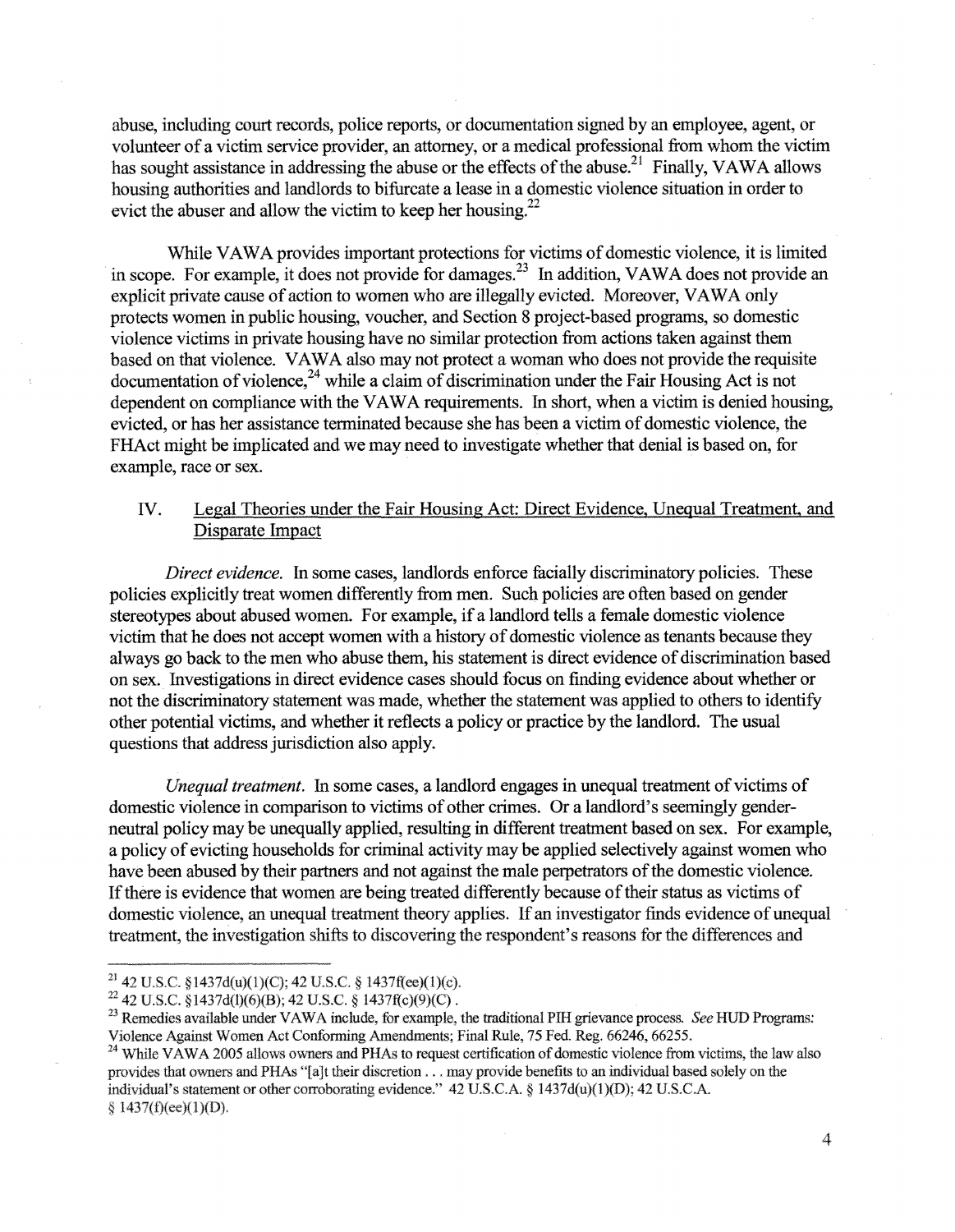investigating each reason to determine whether the evidence supports or refutes each reason. If a nondiscriminatory reason(s) is articulated, the investigation shifts again to examining the evidence to determine whether or not the reason(s) given is supported by the evidence or is a pretext for discrimination.<sup>25</sup>

*Disparate impact.* In some cases, there is no direct evidence of unequal treatment, but a facially neutral housing policy, procedure, or practice disproportionately affects domestic violence victims. In these cases, a disparate impact analysis is appropriate. Disparate impact cases often arise in the context of"zero-tolerance" policies, under which the entire household is evicted for the criminal activity of one household member. The theory is that, even when consistently applied, women may be disproportionately affected by these policies because, as the overwhelming majority of domestic violence victims, women are often evicted as a result of the violence of their abusers.

There are four steps to a disparate impact analysis. First, the investigator must identify the specific policy, procedure, or practice of the landlord's that is allegedly discriminatory. This process means both the identification of the policy, procedure, or practice and the examination of what types of crimes trigger the application of the policy. Second, the investigator must determine whether or not that policy, procedure, or practice was consistently applied. This step is important because it reveals the correct framework for the investigation. If the policy is applied unequally, then the proper analysis is unequal treatment, not disparate impact. If, however, the policy was applied consistently to all tenants, then a disparate impact analysis applies, and the investigation proceeds to the next step.

Third, the investigation must determine whether or not the particular policy, procedure, or practice has a significant adverse impact on domestic violence victims and if so, how many of those victims were women (or members of a certain race or national origin). Statistical evidence is generally used to identify the scope of the impact on a group protected against discrimination. These statistics should be as particularized as possible; they could demonstrate the impact of the policy as to applicants for a specific building or property, or the impact on applicants or residents for all of the landlord's operations. For example, in a sex discrimination case, the investigation may uncover evidence that women in one apartment complex were evicted more often than men under a zero-tolerance crime policy. It would not matter that the landlord did not intend to discriminate against women, or that the policy was applied consistently. Proof of disparate impact claims is not an exact science. Courts have not agreed on any precise percentage or ratio that conclusively establishes a prima facie case. Rather, what constitutes a sufficiently disparate impact will depend on the particular facts and circumstances of each case.

If the investigation reveals a disparate impact based on sex, race, or national origin, the investigation then shifts to eliciting the respondent's reasons for enforcing the policy. It is critical to thoroughly investigate these reasons. Why was the policy enacted? What specific outcome was it meant to achieve or prevent? Were there any triggering events? Were any alternatives considered, and if so, why were they rejected? Is there any evidence that the policy has been effective? What constitutes a sufficient justification will vary according to the circumstances. In general, the investigation will examine whether or not the offered justification is real and supported by a substantial business justification. For the purposes of this memorandum, it is important to

<sup>&</sup>lt;sup>25</sup> See McDonnell Douglas Corp. v. Green, 411 U.S. 792 (1973) for an explanation of the burden-shifting formula.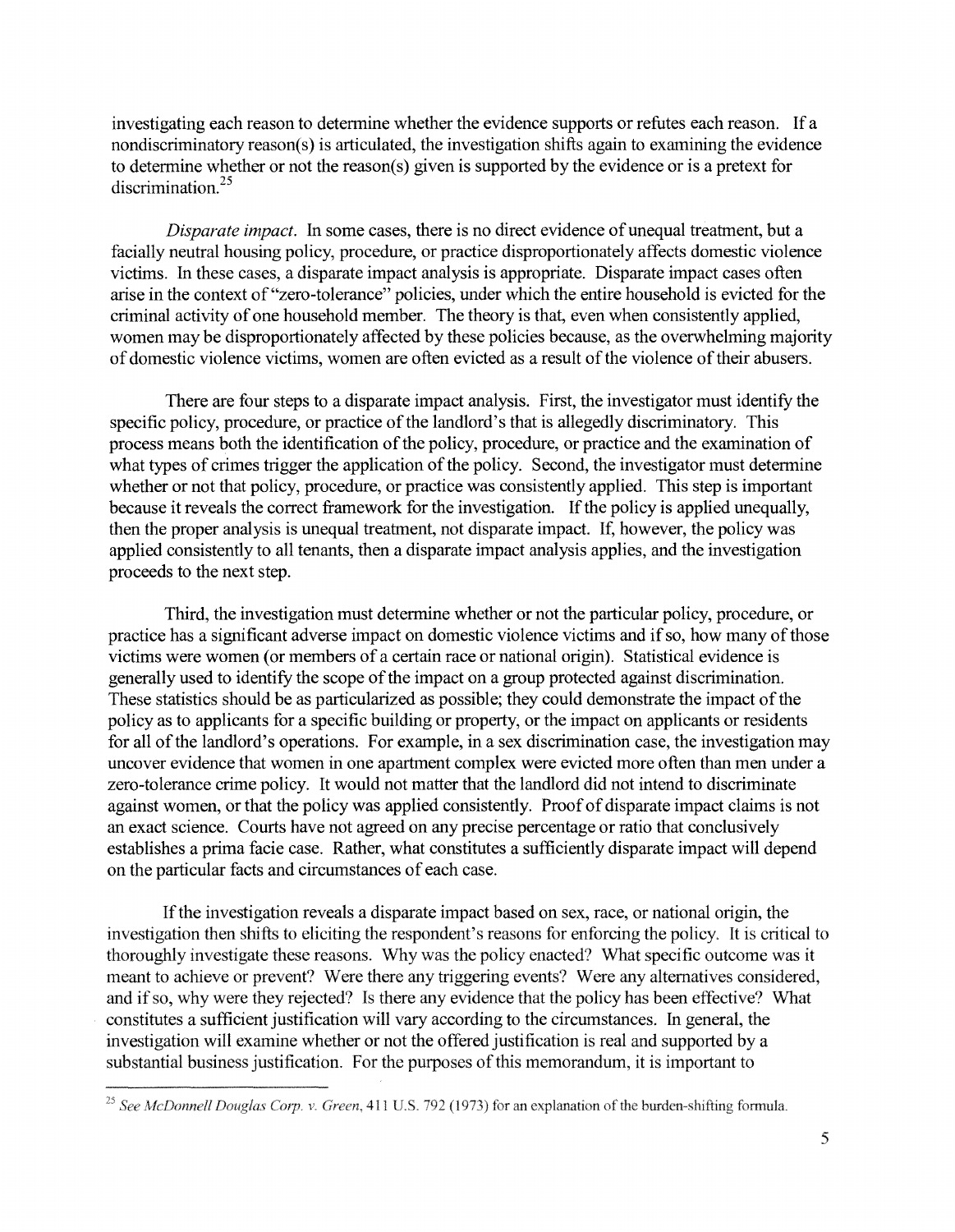understand that an investigation must identify and evaluate the evidence supporting and refuting the justification.

Even if there is sufficient justification for the policy, there may be a less discriminatory alternative available to the respondent. A disparate impact investigation must consider possible alternative policies and analyze whether each policy would achieve the same objective with less discriminatory impact. For example, in a case of discriminatory eviction under a zero-tolerance policy, a landlord could adopt a policy of evicting only the wrongdoer and not innocent victims. This policy would protect tenants without unfairly penalizing victims of violence.

In summary, an investigation of a disparate impact case must seek evidence that a specific policy of the landlord's caused a substantial, disproportionate, adverse impact on a protected class of persons. Proving a disparate impact claim will generally depend on statistical data demonstrating the disparity and a causal link between the policy and the disparity; discriminatory intent is irrelevant.

# V. Fair Housing Cases Involving Domestic Violence

*Eviction Cases.* Victims are often served with eviction notices following domestic violence incidents. Landlords cite the danger posed to other tenants by the abuser, property damage caused by the abuser, or other reasons for eviction. Several cases have challenged these evictions as violations of VAWA or the Fair Housing Act.

Alvera v. *CBM Group*, Case No. 01-857 (D. Or. 2001).<sup>26</sup> The victim was assaulted by her husband in their apartment. She obtained a restraining order against her husband, and he was subsequently arrested and jailed for the assault. She provided a copy of the restraining order to the property manager. The property manager then served her with a 24-hour eviction notice based on the incident of domestic violence. The notice specified: "You, someone in your control, or your pet, has seriously threatened to immediately inflict personal injury, or has inflicted personal injury upon the landlord or other tenants." The victim then submitted an application for a one-bedroom apartment in the same building. Management denied the application and refused to accept her rent. After a second application, management finally approved her for a one-bedroom apartment, but warned her that "any type of recurrence" of domestic violence would lead to her eviction.

The victim filed a complaint with HUD, which investigated her case and issued a charge of discrimination against the apartment management group. She elected to pursue the case in federal court. The parties later agreed to settle the lawsuit. The consent decree, approved by the Oregon district court in 2001, requires that the management group agree not to "evict, or otherwise discriminate against tenants because they have been victims of violence, including domestic violence" and change its policies accordingly. Employees of the management group must participate in education about discrimination and fair housing law. The management group also agreed to pay compensatory damages to the victim.

*Warren* v. *Ypsilanti Housing Authority,* Case No. 4:02-cv-40034 (E.D. Mich. 2003). The victim's ex-boyfriend broke into her house and physically abused her. She called the police to

 $26$  A copy of the determination is attached to this memo.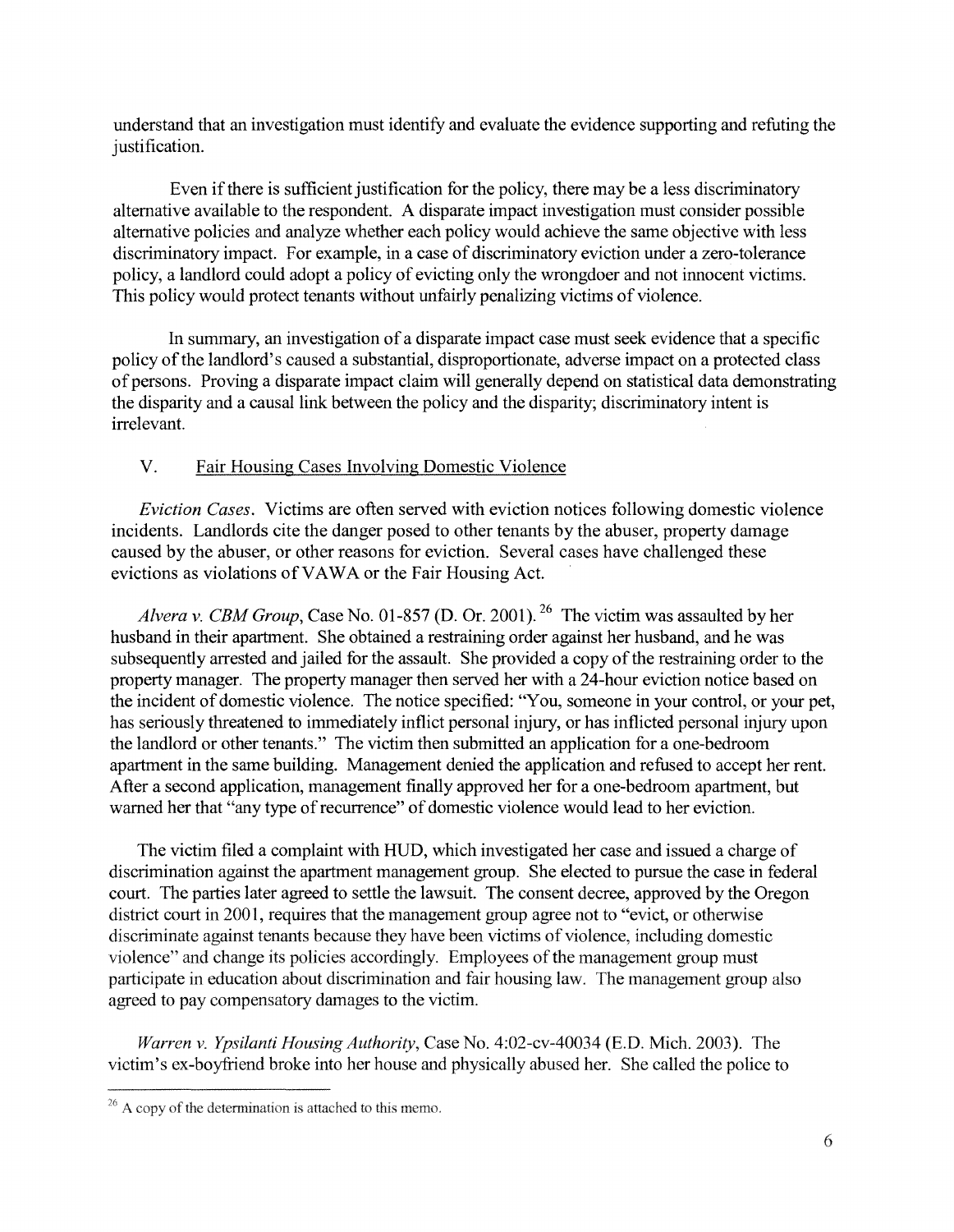report the attack. When the Ypsilanti Housing Authority (YHA) learned ofthe attack, it attempted to evict the victim and her son under its zero-tolerance crime policy. The ACLU sued the YHA for discrimination, arguing that because victims of domestic violence are almost always women, the policy of evicting domestic violence victims based on the violence perpetrated against them had a disparate impact based on sex in violation of the federal Fair Housing Act and state law. The parties reached a settlement, under which the YHA agreed to cease evicting domestic violence victims under its "one-strike" policy and pay money damages to the victim.

*Bouley v. Young-Sabourin* 394 F. Supp. 2d 675 (D. Vt. 2005). The victim called the police after her husband attacked her in their home. She obtained a restraining order against her husband and informed her landlord. The landlord spoke to the victim about the incident, encouraging her to resolve the dispute and seek help through religion. The victim told her landlord that she would not let her husband retum to the apartment and was not interested in religious help. The landlord then served her with a notice of eviction, stating that it was "clear that the violence would continue." In a ruling on the parties' cross-motions for summary judgment, the court held that the victim had presented a prima facie case of sex discrimination under the Fair Housing Act. The case later settled.

*TJ v. St. Louis Housing Authority* (2005). The victim endured ongoing threats and harassment after ending her relationship with her abusive boyfriend. He repeatedly broke the windows of her apartment when she refused to let him enter. She obtained a restraining order and notified her landlord, who issued her a notice of lease violation for the property damage caused by the exboyfriend and required her to pay for the damage, saying she was responsible for her domestic situation. Her boyfriend finally broke into her apartment and, after she escaped, vandalized it. The housing authority attempted to evict her based on this incident. The victim filed a complaint with HUD, which conciliated the case. The conciliation agreement requires the housing authority to relocate her to another apartment, refund the money she paid for the broken windows, ban her exboyfriend from the property where she lived, and send its employees to domestic violence awareness training.

*Lewis v. North End Village,* Case No. 2:07-cv-10757 (E.D.Mich. 2007). The victim obtained a personal protection order against her abusive ex-boyfriend. Months later, the ex-boyfriend attempted to break into the apartment, breaking the windows and front door. The management company that owned her apartment evicted the victim and her children based on the property damage caused by the ex-boyfriend. With the help of the ACLU of Michigan, she filed a complaint against the management company in federal court, alleging sex discrimination under the FHAct. The case ultimately settled, with the management company agreeing to new, nondiscriminatory domestic violence policies and money damages for the victim.

*Brooklyn Landlord v. R.F.* (Civil Court of Kings County 2007). The victim's ex-boyfriend continued to harass, stalk, and threaten her after she ended their relationship. In late April 2006, he came to her apartment in the middle of the night, banging on the door and yelling. The building security guard called by the victim was unable to reason with her abuser, who left before the police arrived. One week later, the abuser came back to the building, confronted the same security guard, and shot at him. The victim was served an eviction notice from her Section 8 landlord based on this incident. The victim filed a motion for summary judgment which asserted defenses to eviction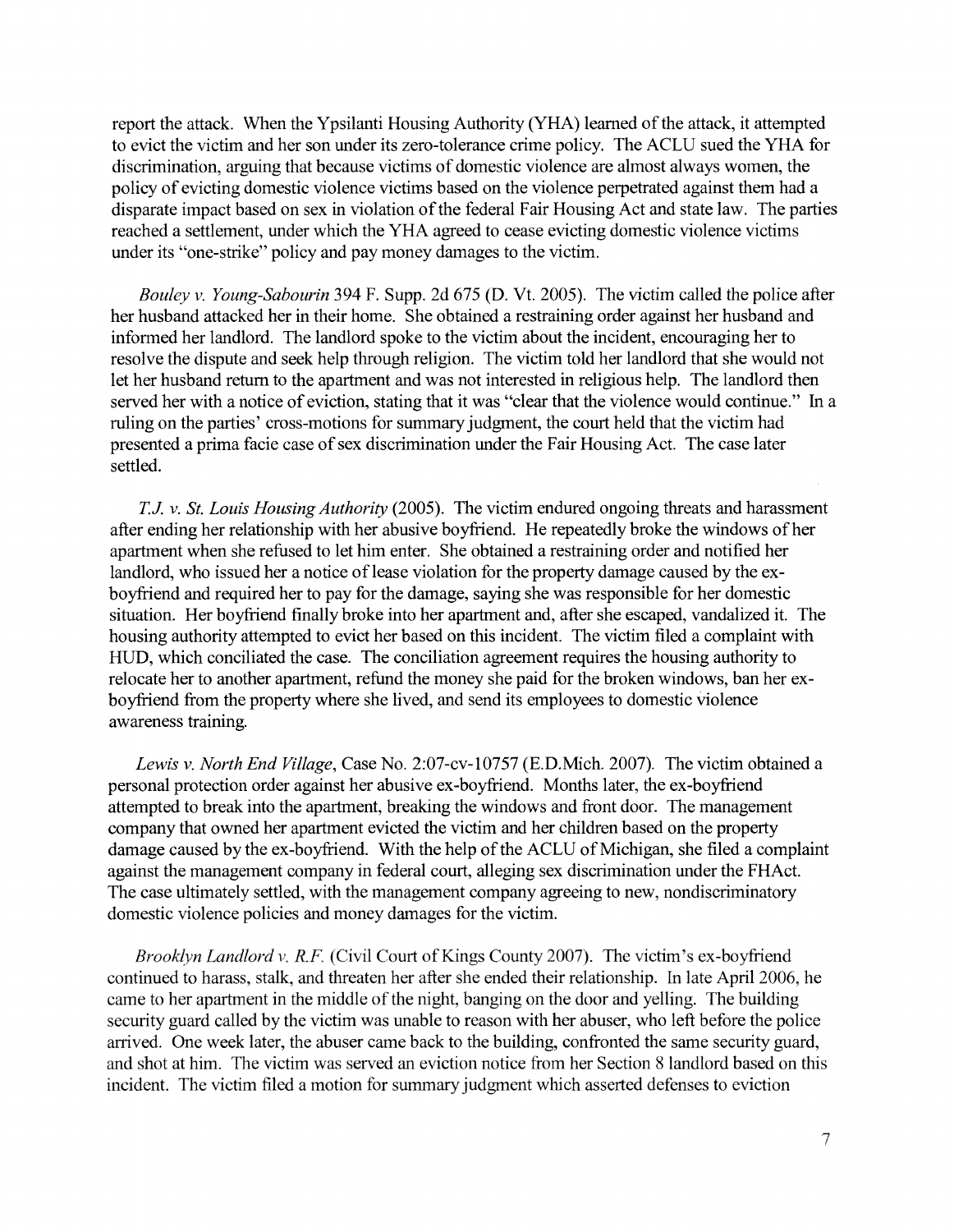under VAWA and argued that the eviction constituted sex discrimination prohibited by the FHAct. The parties reached a settlement under which the landlord agreed to take measures to prevent the ex-boyfriend from entering the property.

*Jones v. Housing Authority of Salt Lake County (D. Utah, filed 2007). The victim applied for* and received a Section 8 voucher in 2006. She and her children moved into a house in Keams, Utah later that year. She allowed her ex-husband, who had previously been abusive, to move into the house. Shortly after he moved in, the victim discovered that he had begun drinking again. After he punched a hole in the wall, the victim asked him to move out. When he refused, she told the Housing Authority that she planned to leave the home with her children to escape the abuse. The Housing Authority required her to sign a notice of termination of her housing assistance. The victim requested a hearing to protest the termination, and the Housing Authority decided that termination ofher assistance was appropriate, noting that she had never called the police to report her husband's violent behavior. With the help of Utah Legal Services, she filed a complaint in federal court against the Housing Authority, alleging that the termination of her benefits violated VAWA and the FHAct.

*Cleaves-Milan* v. *AIMCO Elm CreekLP,* 1:09-cv-06143 (N.D. Ill., filed October 1, 2009). In 2007, the victim moved into an Elmhurst, Illinois apartment complex with her fiance and her daughter. Her fiancé soon became abusive, and she ended the relationship. He became upset, produced a gun, and threatened to shoot himself and her. She called police to remove him, obtained an order of protection, and removed him from the lease with the consent of building management. When she attempted to pay her rent, however, building management told her that she was being evicted because "anytime there is a crime in an apartment the household must be evicted." With the help of the Sargent Shriver National Center on Poverty Law, she filed a complaint against the management company for sex discrimination under the Fair Housing Act.

*Transfer Cases.* Victims will also sometimes request transfers within a housing authority in order to escape an abuser. Two recent cases have challenged the denial of these transfers as sex discrimination under the Fair Housing Act, with mixed results.

*Blackwell* v. *HA. Housing LP,* Civil Action No. 05-cv-01225-LTB-CBS (D. Colo. 2005). The victim's ex-boyfriend broke into her apartment and, over the course of several hours, raped, beat, and stabbed her. She requested a transfer to another complex. Building management refused to grant her the transfer, forcing her and her children into hiding while police pursued her exboyfriend. With the help of Colorado Legal Services, the victim filed a complaint in federal court, alleging that the failure to grant her transfer request constituted impermissible discrimination on the basis of sex based on a disparate impact theory. The case eventually settled. The landlord agreed to institute a new domestic violence policy, prohibiting discrimination against domestic violence victims and allowing victims who are in imminent physical danger to request an emergency transfer to another Section 8 property.

*Robinson* v. *Cincinnati Metropolitan Housing Authority,* Case No.1 :08-CV-238 (S.D. Ohio 2008). The victim moved into a Cincinnati public housing unit with her children in 2006. She began dating a neighbor, who physically abused her repeatedly. When she tried to end the relationship, he beat her severely and threatened to kill her if she ever returned to the apartment.